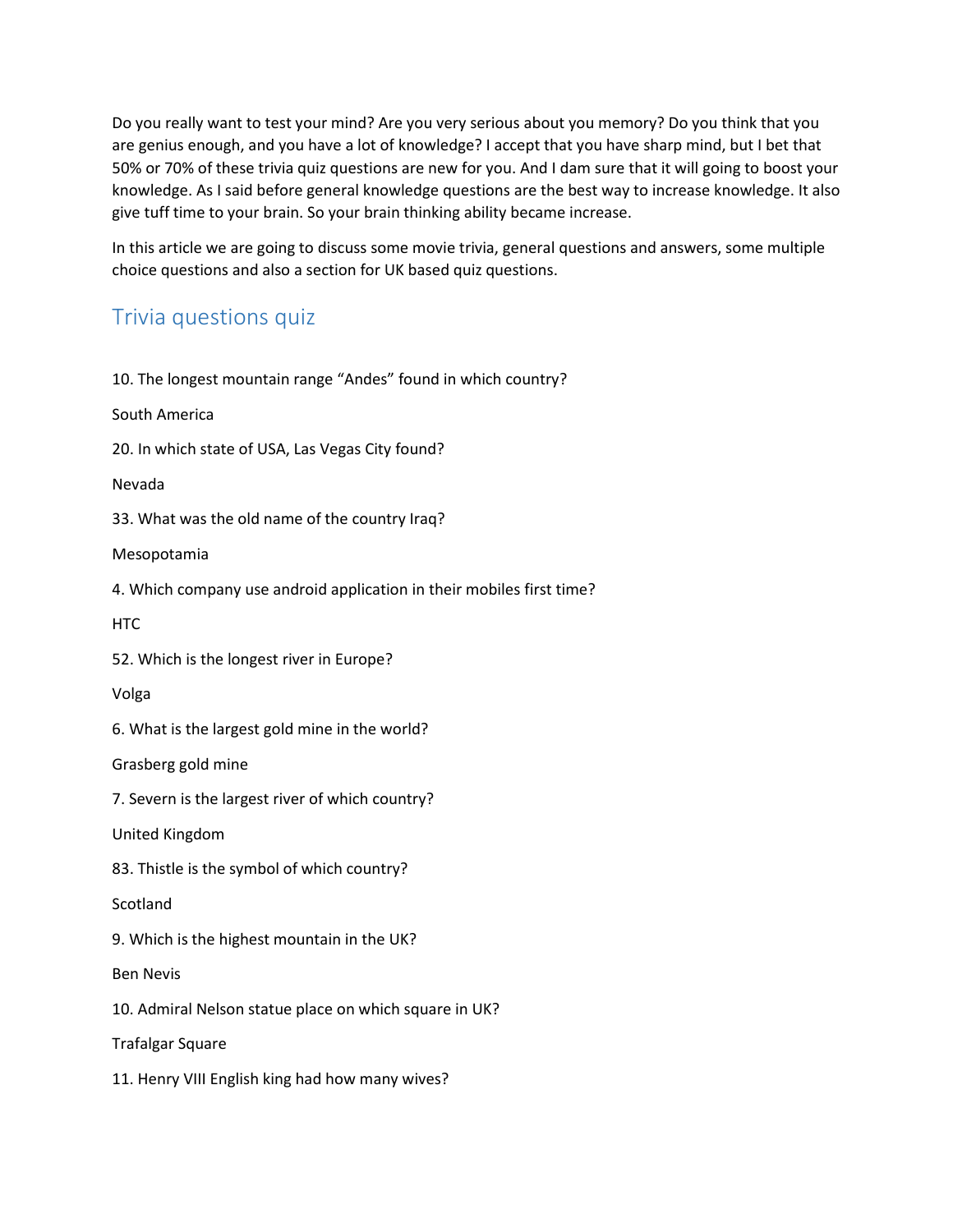6

12. Which famous pass connect Pakistan and Afghanistan? Khyber pass 13. Which is the main Island in Japan? Honshu Island 14. What was the old name of Sri Lanka? Ceylon 15. New York city before called what? New Amsterdam

# Quiz questions with answers

16. What is the highest recorded temperature of the earth? 134 F 17. In which Peninsula Serbia and Albania are located? Balkan 18. Strait of Gibraltar is a border between which countries? Morocco and Spain 19. Which country map is like a board? Italy 20. Sicily is the largest Island of which sea? Mediterranean Sea 21. Which is the world largest Orphan children charity? SOS Children's village UK 22. Hillary Tenzing airport is the airport of which country? Nepal 23. Which country is the largest producer of eggs? China 24. How many oceans exist in the world, and which is the largest ocean? Total 5 Oceans exist from which Pacific Ocean is largest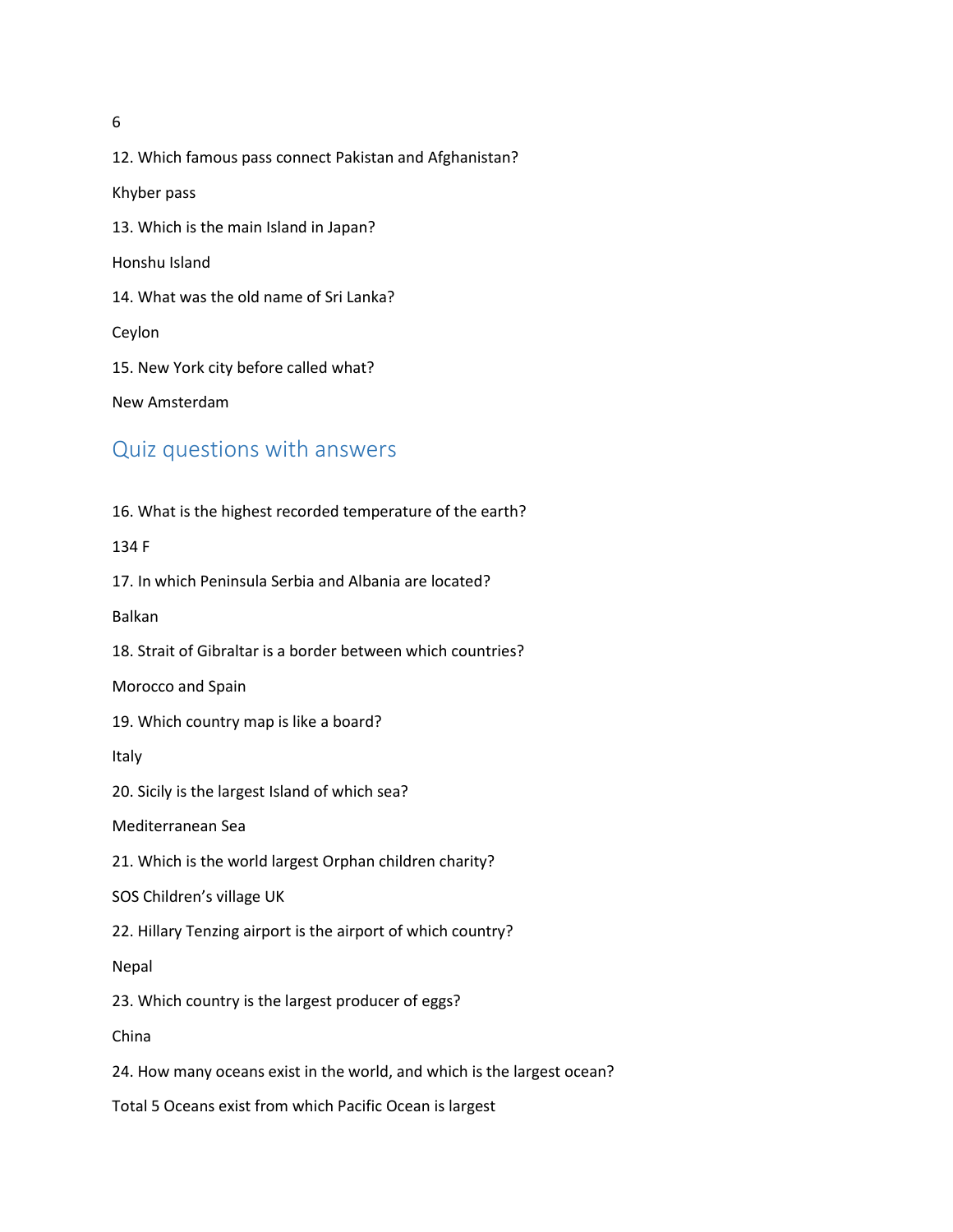25. Between Jorden and Israel which ocean located? Dead Sea 26. "Bermuda Triangle" region located in which Ocean? Atlantic Ocean 27. "Land of Midnight Sun" is titled for which country? Norway 28. "Playground of Europe" referred to which country? Switzerland 29. "Land of rising Sun" referred to which country? Japan

# General trivia quizzes

30. Bhutan is also known as what? "Land of Thunder bolts" 31. White Elephant found in which country? Thailand 32. Highest number of countries exist in which continent? Africa 33. Suez Canal join which 2 Sea's? Red Sea and Mediterranean Sea 34. "Battle ground of Europe" referred to which country? Belgium 35. Which is the highest continental mountain range in the world? Andes 36. Hong Kong became the part of china on which year? 1997 37. Yellow Stone national park located in which country? USA 38. World tallest waterfall "Angel Falls" located in Venezuela. Is it true?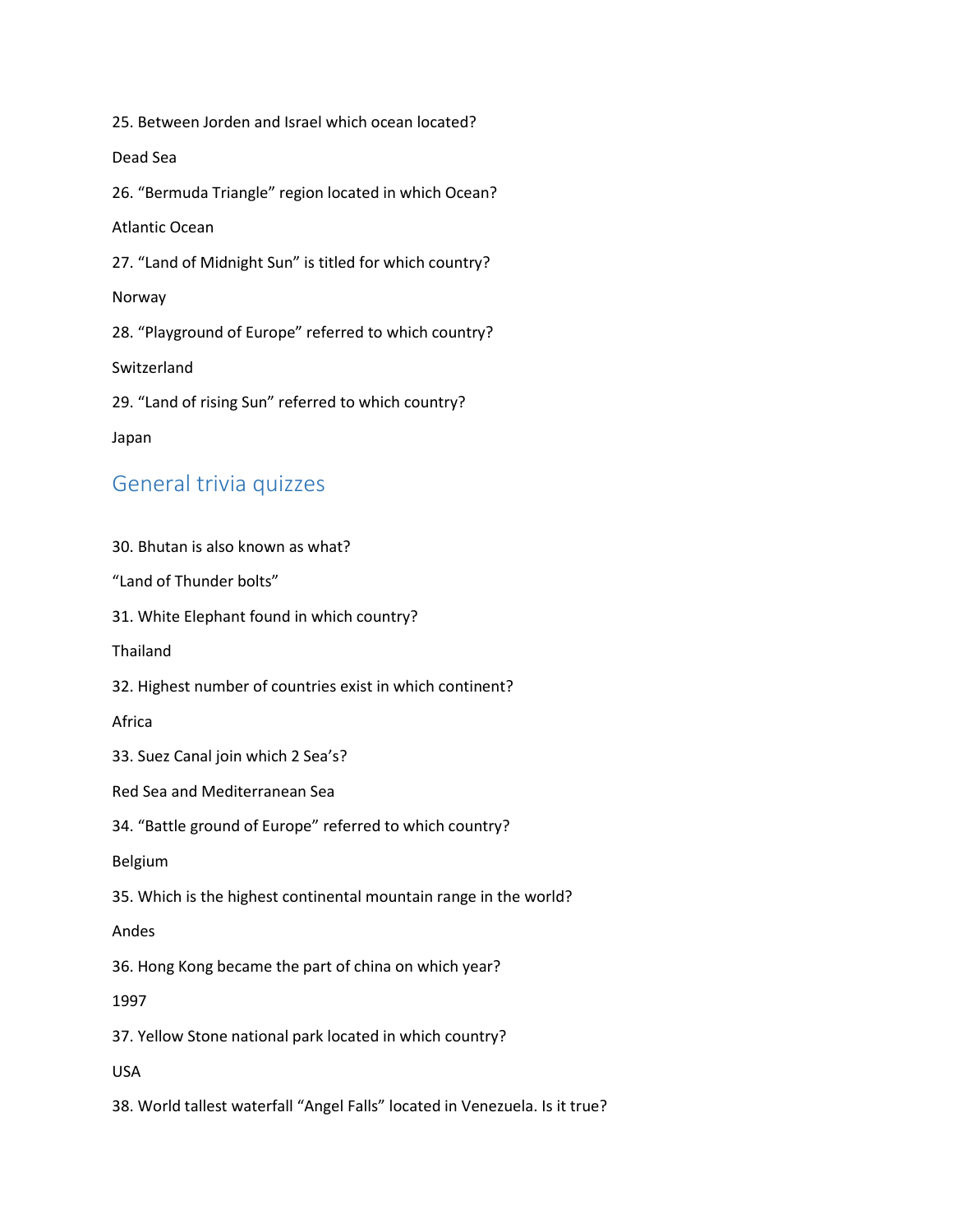# Yes 39. How many time zones are there in France? 12 time zones (Highest of all) 40. "Machu Picchu" the historic city located in which country? Peru 41. Which is the largest salt lake in the world? Salar de uyuni 42. Ecology is the study of what? Study of Environment 43. Cosmology is the study of what? Study of Universe 44. The famous scientist who invent radium? Marie Sklodowska- Curie 45. The battery invented by whom? Alessandro Volta

# Pub quiz questions

| 46. Phonograph invented by whom?                          |
|-----------------------------------------------------------|
| Thomas Edison and John Kruesi                             |
| 47. The inventor of bicycle was?                          |
| Kirkpatrick Macmillan                                     |
| 48. Locomotive invented by whom?                          |
| George Stephenson                                         |
| 49. Amnesty International founded in which year?          |
| In 1961                                                   |
| 50. African Union founded in which year?                  |
| 2001                                                      |
| 51. American Civil Liberties Union founded in which year? |
| In 1920                                                   |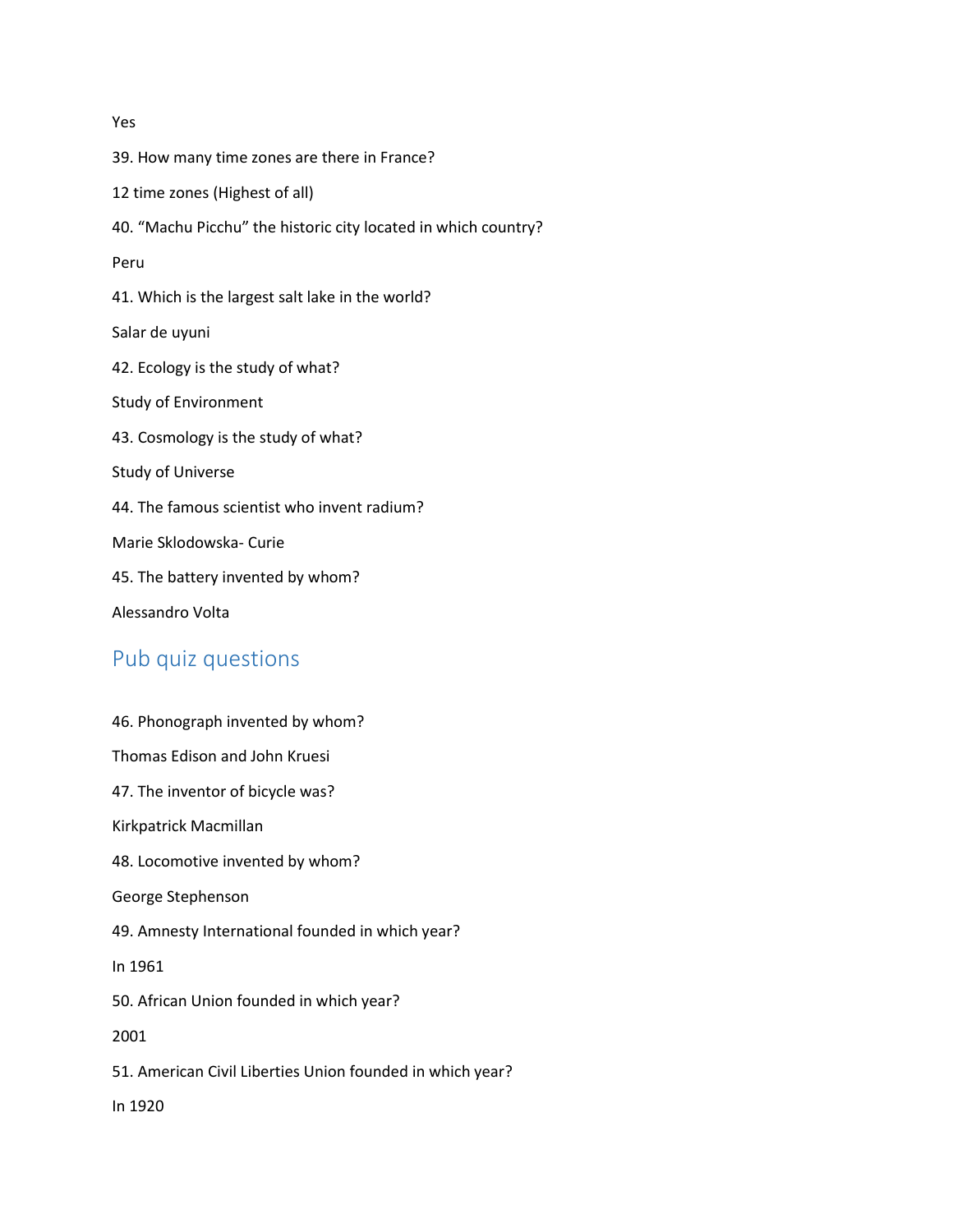52. The global family day date is?

1st January

53. The global data protection day celebrate on which date?

28 January

54. Ringgit is the currency name of which country?

Malaysia

55. Damascus is the capital of which country?

Syria

56. In which form, data store in computer hardware?

Binary form

57. Assembly language consider to be high programming language or low level programming language?

Low level programming language

58. Who discovered Bluetooth?

Ericson

59. Web page is based on which language?

Html

60. Which part of computer consider to be heart of computer?

Micro processor

61. What is PHP? And where it used?

PHP is a programming language, use to develop website or web applications.

# Multiple choice trivia quiz questions

#### 62. China's highest ranked military award is what?

1. Meritorious Service Medal

#### 2. **Heroic Exemplar**

63. The only Indian who got Nishan e Pakistan?

a. Ghandi Ji

b. Man Mohan Singh

c. **Morarji Desai**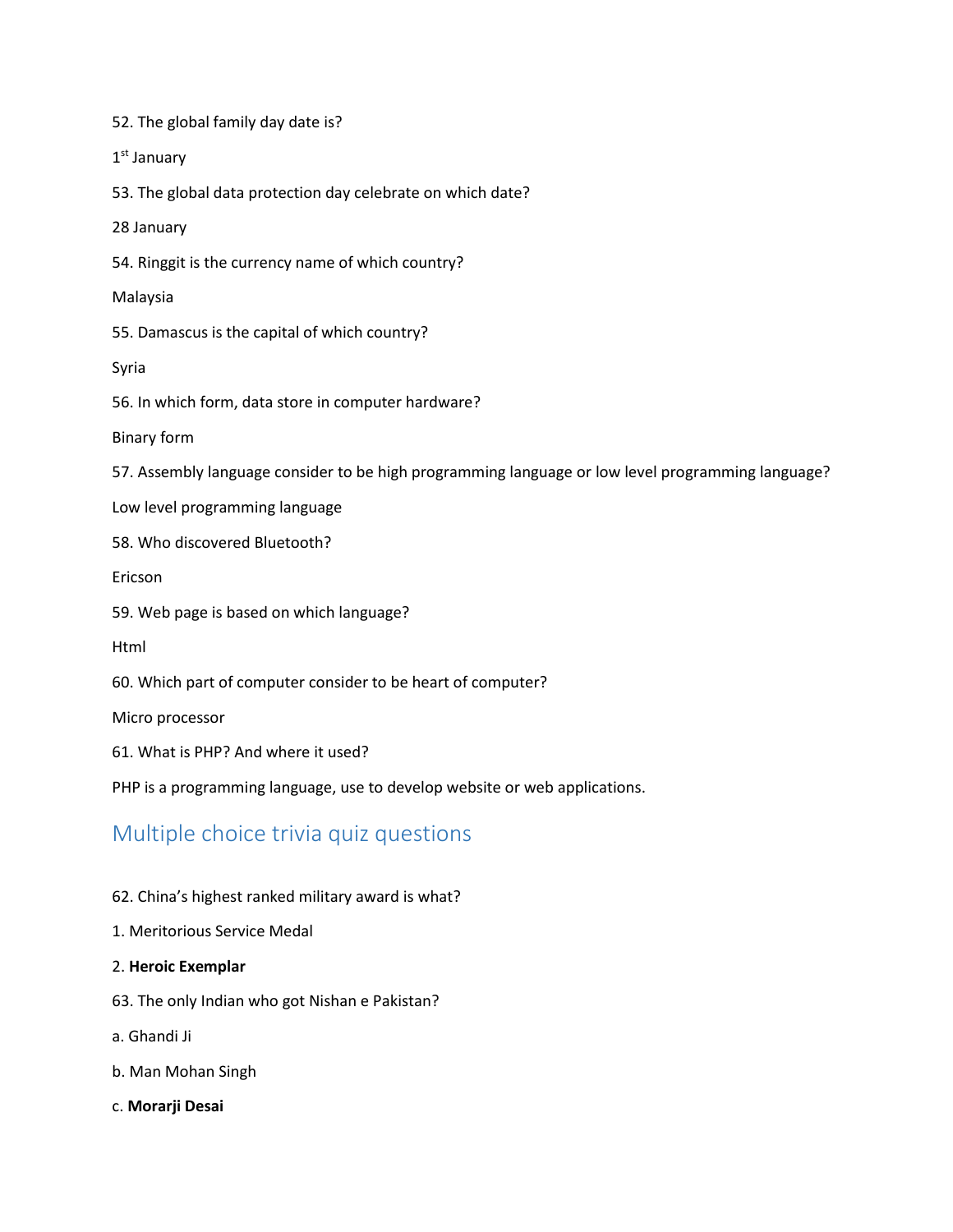64. The highest ranked civilian award of Sri Lanka?

#### a. **Sri Lankabhimanya**

- b. Deshamanya
- c. Deshabandu
- 65. Param Vir Chakkar is the highest military award of which country?
- a. Pakistan
- b. Bangladesh
- c. **India**
- 66. Nishan e Haider is the highest ranked military award of which country?
- a. Mexico
- b. Brazil

#### c. **Pakistan**

- 67. The first Asian Film award got by which movie?
- a. Goal Mall
- b. War

#### c. **The Host (Goemul)**

68. Who has the highest number of film fare awards?

#### a. **Gulzar**

- b. Shabnam
- 69. Which country of Europe divided into cantons?
- a. Scotland

#### b. **Switzerland**

- c. Ireland
- 70. Peseta is the currency name of which country?
- a. Poland
- b. **Spain**
- c. Italy
- 71. Tuscany is a name of a location. In which country it is located?
- a. France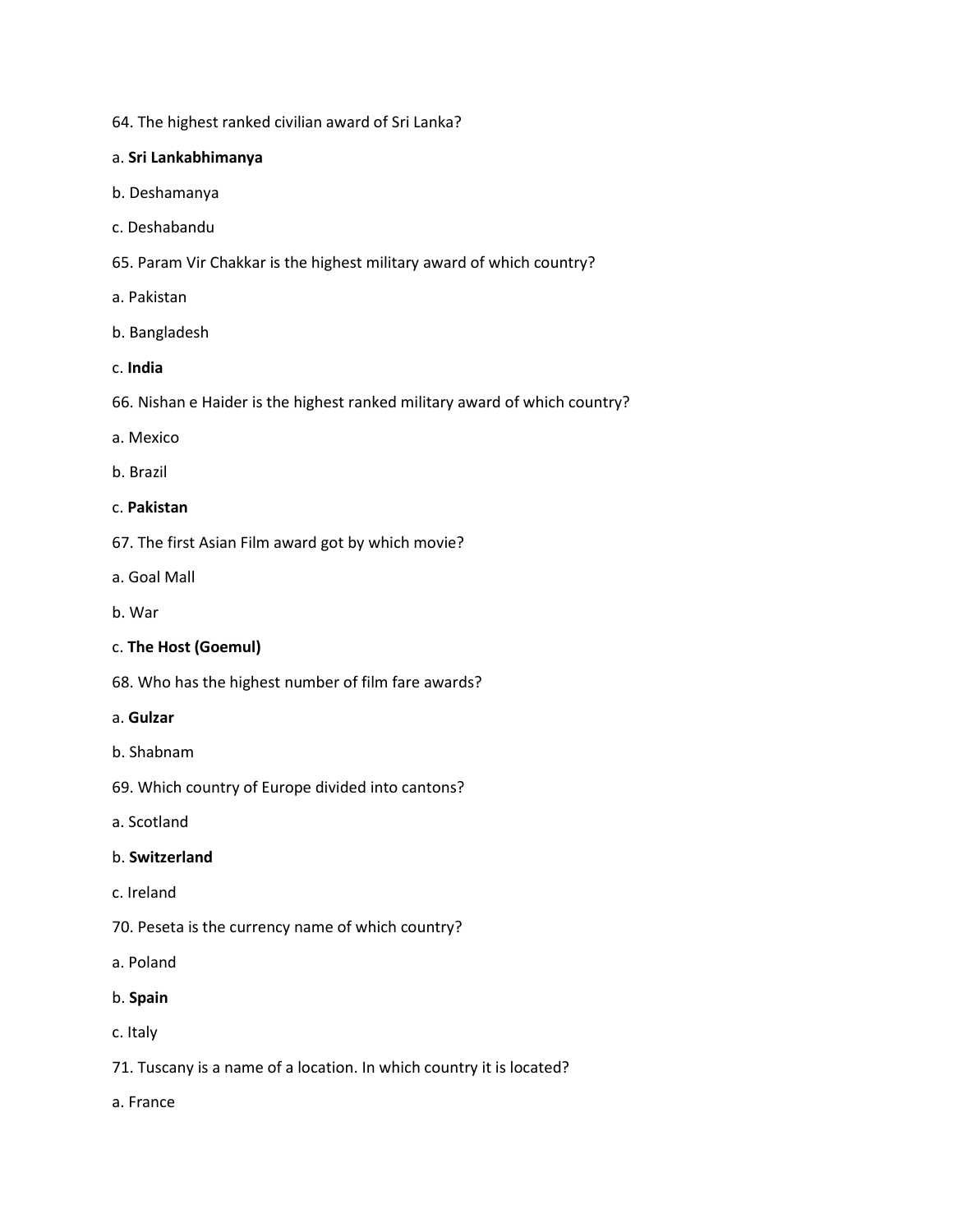b. Jorden

c. **Italy**

72. Which area of Europe mostly covered with mountains?

a. Scotland

b. Finland

c. **Switzerland**

### Movie trivia quizzes

73. During shooting which movie named production 9401

Psycho

74. Which actor got Oscar award as a best actor in the movie "The kiss of the spider women"?

William Hunt

75. The famous actor Loelia Ponsonby was born in which country?

Chihuahua Mexico

76. The last name of the Emperor's in the movie star wars was?

Palpatine

77. Which movie got the first title of "Block buster"?

Jaws

78. Which screen writer has got highest number of Oscar nominations?

Woody Allen

79. Which part of the body of Charlie Chaplin was insured?

His feet

80. In Italian translation "Kiss Kiss Bang Bang" referred to whom?

James Bond

81. Do you know the James Bond father name?

Andrew

82. The first movie made in cinemascope was?

The Robe

83. Which is the only silent movie that won the best picture Oscar?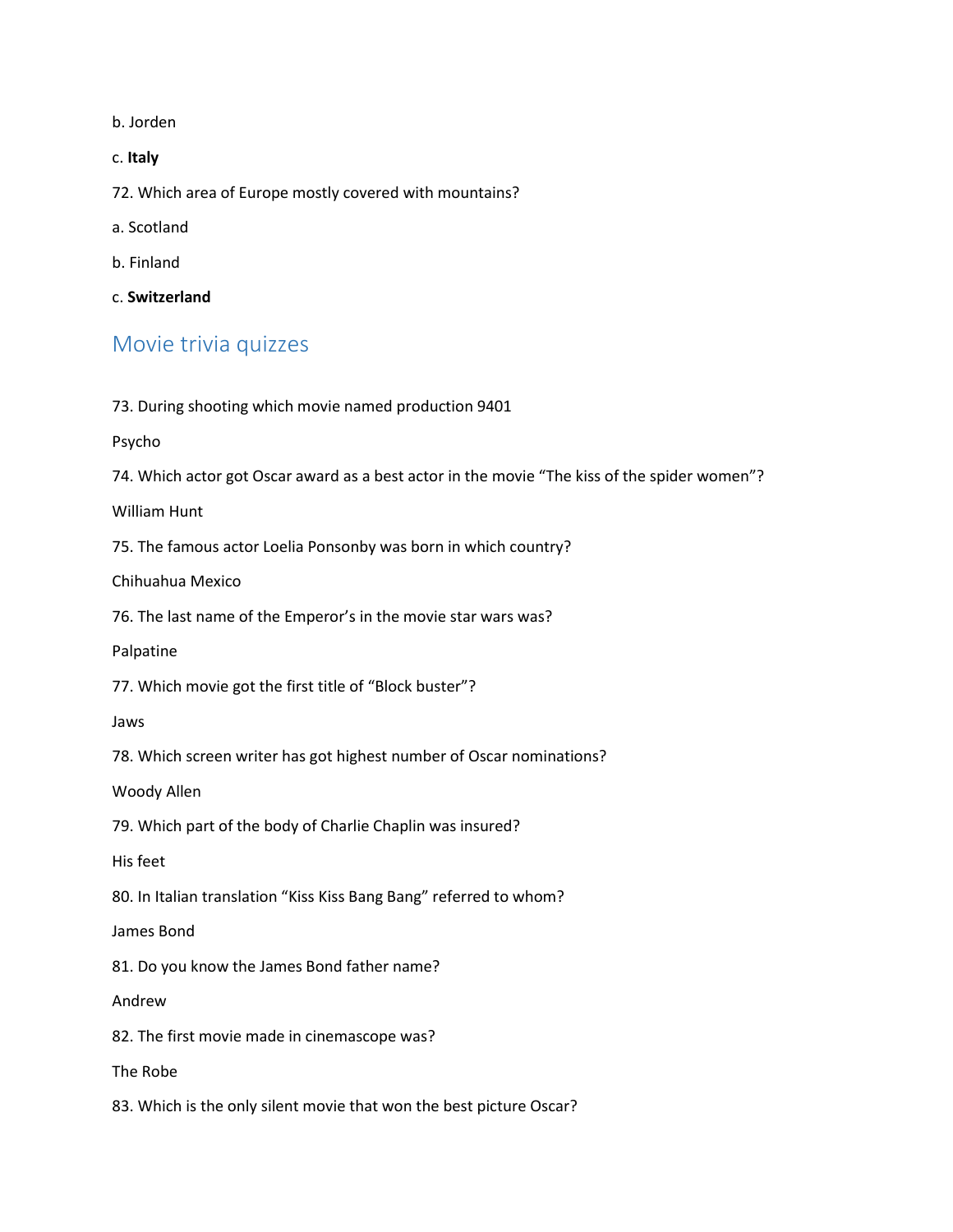Wings

## Trivia quiz questions UK

84. Which flower is most popular in England? Rose 85. The Proms is the classical music event of which region? United Kingdom 86. What is the task of the charity trust "The national trust"? To preserve important buildings 87. Snowdonia fall in which country of UK? Wales 88. Queen Elizabeth II married with whom? Prince Philip 89. The population of UK was only 40 million in which year? In 1901 90. What is the name of the system in the UK that automatically deduct Tax's? PAYE 91. How many years Roman stay in Britain? 400 years 92. You must know which language before apply to UK? English 93. The day before 40 days of Easter called what? Lent

# Trivia quiz questions about Australia

94. Do you know the smallest continent in the world?

Australia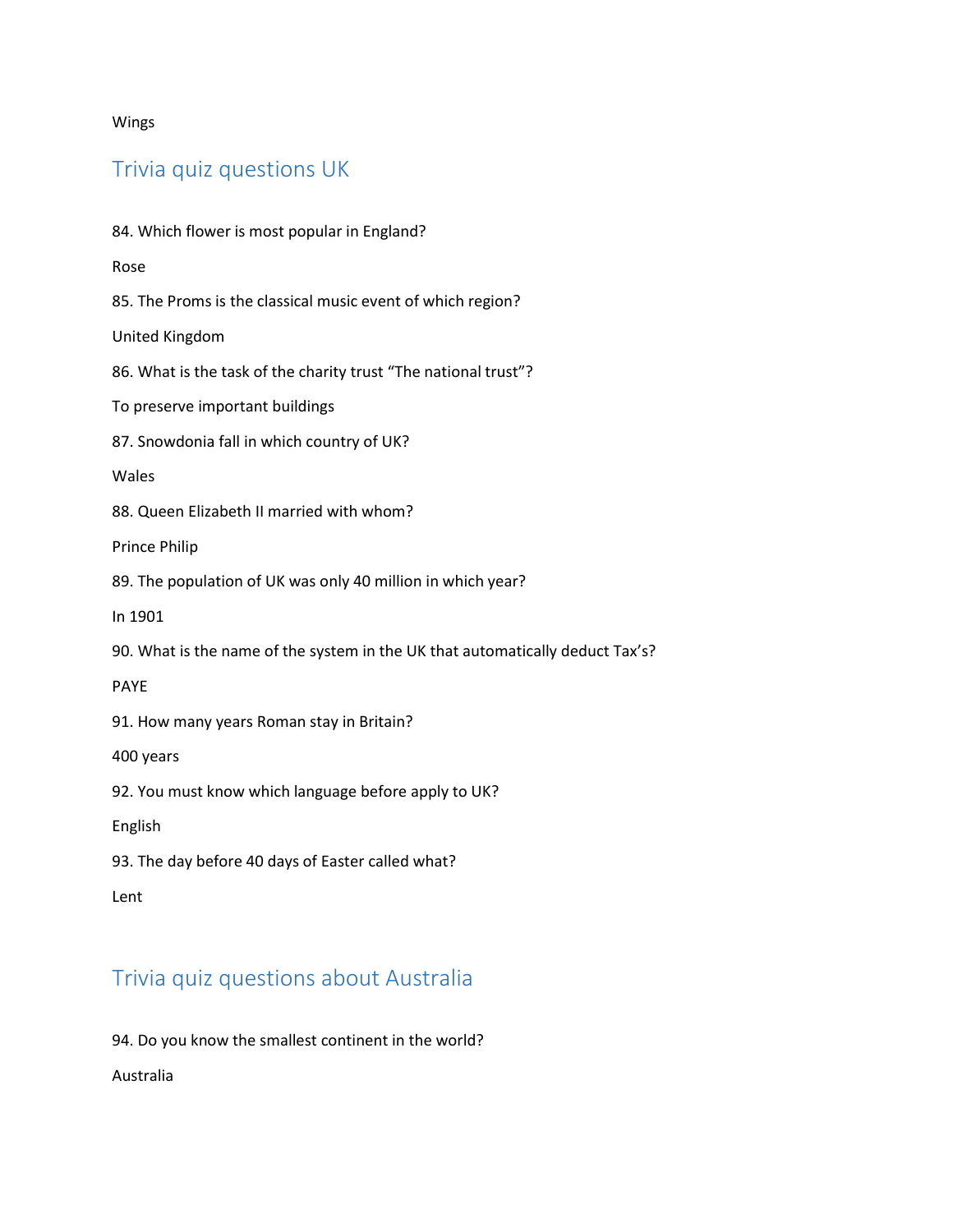95. The name of highest point in Australia? Mount McClintock 96. Australia day celebrate on which date? 26 January 97. Between which years Paul Keating was Prime Minister of Australia? 1991 – 1996 98. Torres Strait separates which two countries? Australia and Papua New Guinea 99. In 18<sup>th</sup> century what was the name of Australia? New Holland 100. Patrick white got noble prize in literature on which year? 1973 101. In 1987 who won men's single Wimbledon championship? Patrick Cash 102. Tim Flannery was the Australian of which year? 2007 103. True or false questions: Olympics 2000 was declared by Queen Elizabeth? False

## Trivia quiz questions and answers 2017

104. On August 18, 2017 the first ever terrorist attack reported in Finland. How many people killed and how many injured on that incidence?

2 kills and 8 injures

105. When North Korea conducts its  $6<sup>th</sup>$  and most powerful nuclear test?

September 3, 2017

106. On which date Stephen Paddock opens fire on a crowd in Las Vegas, and killed 58 people?

October 1, 2017

107. On which date US announces its decision to withdraw from UNESCO?

October 12, 2017